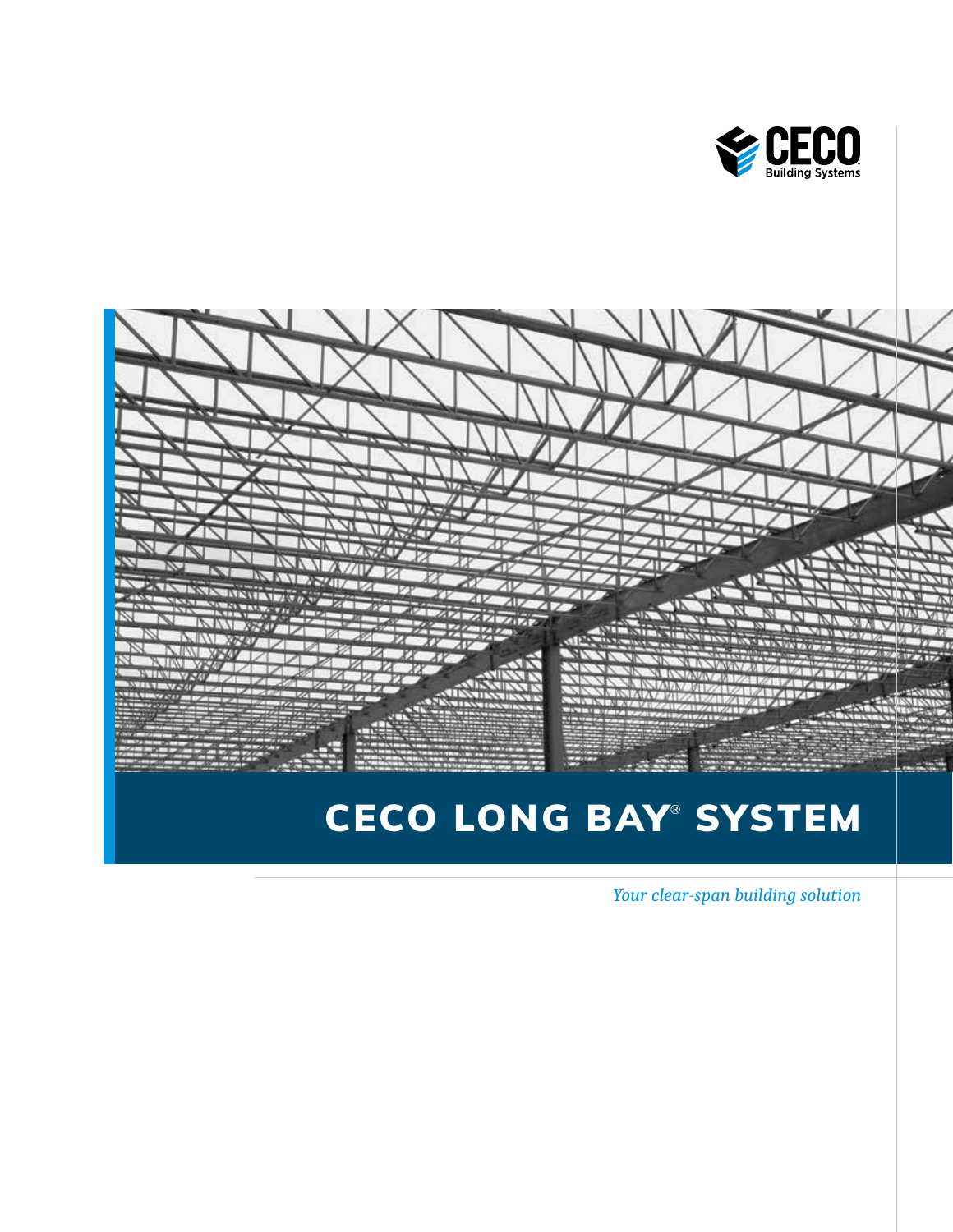

## DESIGN FLEXIBILITY FOR LARGE PROJECTS REQUIRING UNOBSTRUCTED SPACES

Ceco's patented Long Bay® System (LBS) is the ideal solution for projects requiring large areas of space with an open floor design, delivering uninterrupted space while allowing for ample architectural design flexibility.

The Long Bay System utilizes open web truss secondary framing, delivering roof support and shortening the installation time for mechanical and electrical systems. Compatible with multiple wall and roofing systems, Long Bay provides you with additional flexibility in construction design. Long Bay is also perfectly suited for manufacturing, distribution and large retail applications.

The single-source design, fabrication and schedule control eliminates inconsistencies and interruptions during the entire building design and erection process. Additionally, Long Bay purlins are bolted to the rafter rather than welded, requiring 50% less horizontal bridging than a bar joist. Horizontal bridging is attached with self-drilling screws instead of welding as with a typical bar joist. Bolting also allows the erector to connect materials together on the ground and lift in sections during installation. This produces substantial labor cost savings, improves on-site safety and increases speed to market.

Long Bay is offered in bays from 40' to 70'. It is flexible in design with less bridging, can bolt to the main frame and is stiffer and lighter than a traditional bar joist. Long Bay interfaces with load-bearing masonry or tilt-wall construction and offers a faster, more precise installation. It is easy to handle, maneuver and erect with no warp or sweep.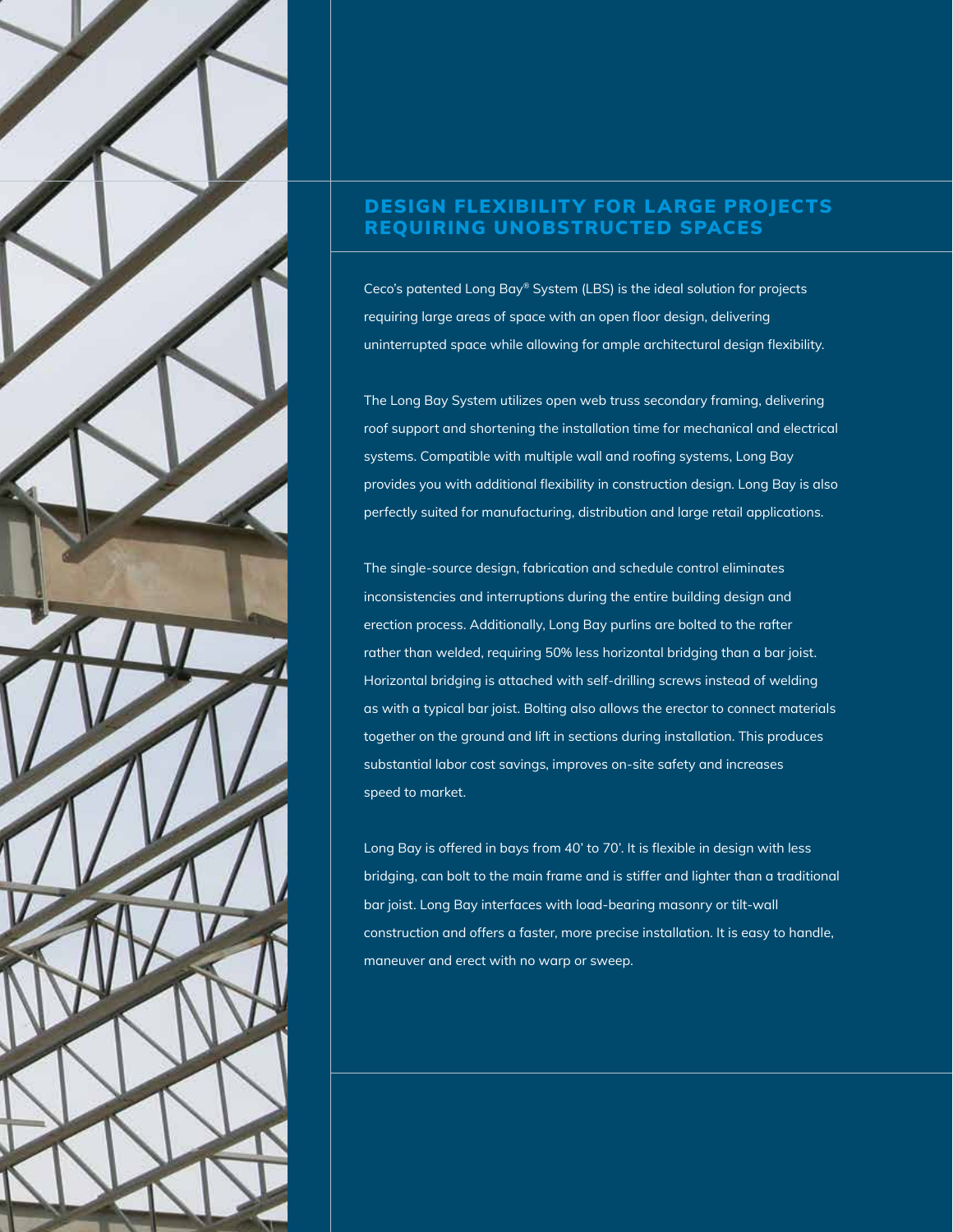

For enlarged standard details, please access our Searchlight library.

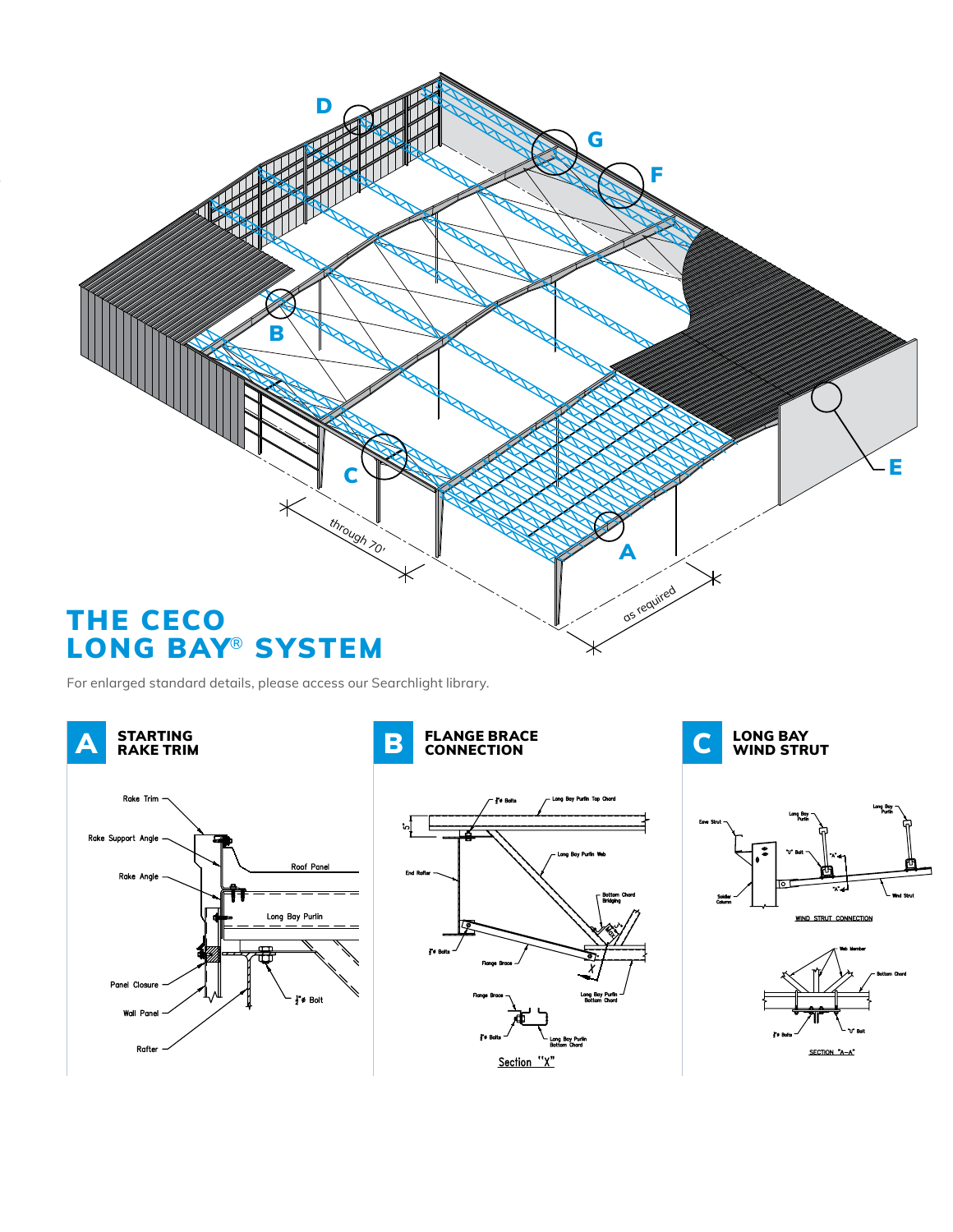





LONG BAY PURLIN MAIN RAFTER TO LOW SIDE MASONRY WALL WITH SPANDREL PURLIN

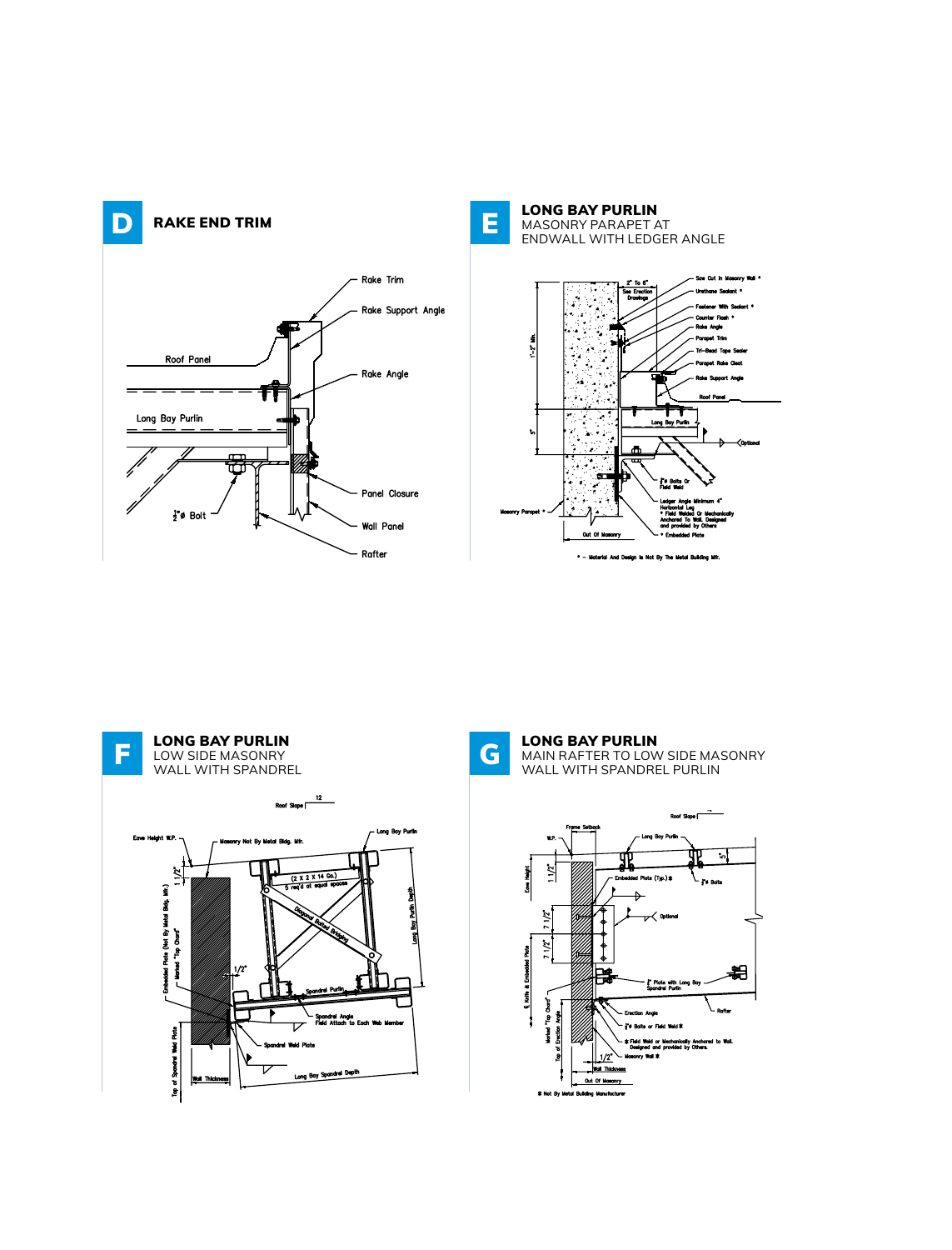

## A SOPHISTICATED SOLUTION FOR COMPLEX, OPEN-CONCEPT DESIGNS

#### FEATURES

- ◆ Offered in bays up to 70 feet
- ◆ Bolted end seat attachments
- ◆ Stable and easy clip attachment
- ◆ Stiffer and lighter than a traditional bar joist
- ◆ Less bridging than a traditional bar joist
- ◆ Fabricated from light-gauge cold-rolled steel with a 4" chord width and 5" seat depth
- ◆ Compatibility with standing seam metal roof systems, B Deck, Built-Up, Single-Ply and Multi-Ply roofing systems

#### **BENEFITS**

- ◆ Cost savings from reduced foundation expense and ease-of-erection
- ◆ Fewer footings and interior columns
- ◆ Compatible with multiple wall and roofing systems
- ◆ Easy to handle, maneuver and erect with no warp or sweep
- ◆ Panels attached using self-drilling screws with the ability to bolt to mainframe (no field welding required)
- ◆ Perfect solution for manufacturing, warehouse, distribution and large retail applications
- ◆ Interfaces with load-bearing masonry or tilt-wall construction and offers faster, more precise installation
- ◆ Open web truss secondary framing, delivering roof support and shortening the installation of mechanical and electrical systems